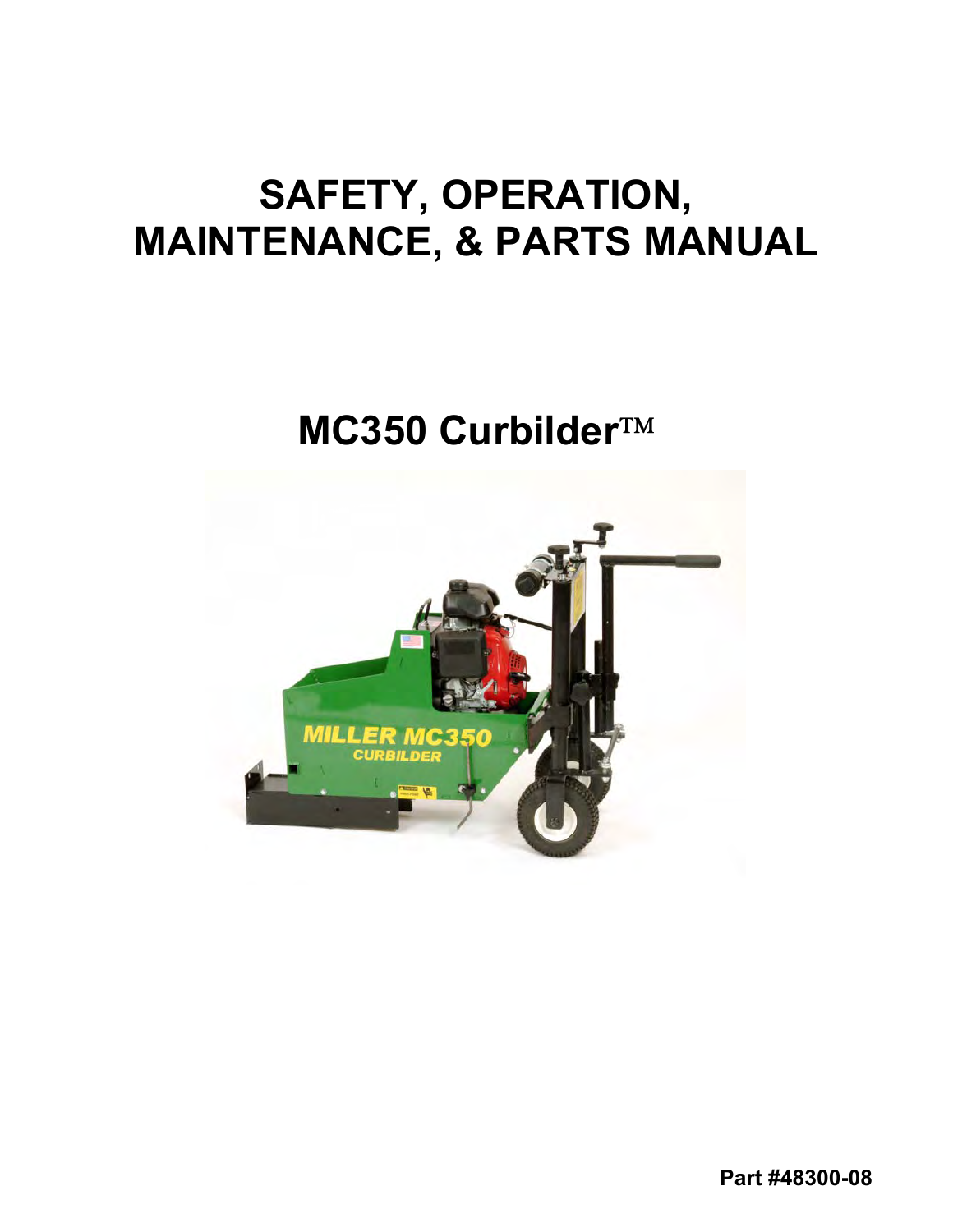### **This manual is for the Miller MC350 Curbilder**

### **Table of Contents**

|                                                           | pages $1 - 3$ |
|-----------------------------------------------------------|---------------|
| Lifting, Tiedown, and Transportation Instructions----     | page 4        |
| Curbilder Operating Instructions------------------------- | page 5        |
|                                                           | pages $6 - 7$ |
|                                                           | page 8        |
| Curbilder Cleaning & Maintenance-----------------------   | pages 9 - 10  |
|                                                           | pages 11 - 13 |

### **SPARK ARRESTER SERVICE**

Your engine is not factory-equipped with a spark arrester. In some areas, it is illegal to operate an engine without a spark arrester. Check local laws and regulations. A spark arrester is available from authorized Honda dealers.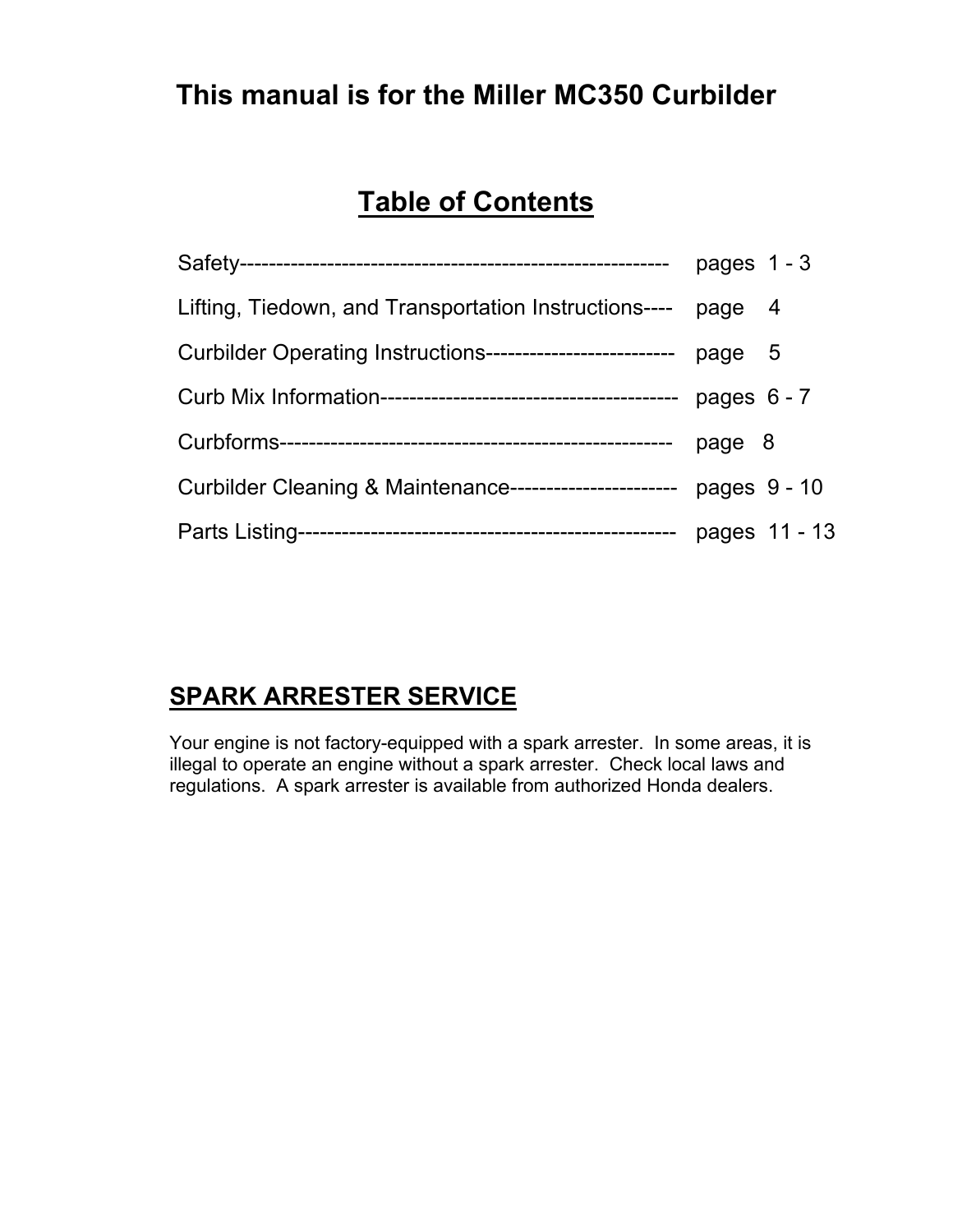## **SAFETY**

The  $\sqrt{\Omega}$  CAUTION symbol applies to all items in the Safety section unless otherwise noted.

These safety and operating instructions for Miller Spreader curbing equipment are for your protection. Careless regard of these instructions and other construction practices could result in accidents and injury

#### **A. General Safety**

- $\triangleright$  Replace damaged or worn decals.
- $\triangleright$  Replace damaged or worn decals only with original equipment decals. Do not modify decals in any way.

**DANGER** 

**DANGER** 

All repairs to this machine must be made by a qualified service mechanic using only MILLER SPREADER replacement parts or their approved equal. Any deviation from the original MILLER SPREADER supplied machine in the operation, repair, and/or modifications of the machine without the express written consent of the MILLER SPREADER COMPANY, voids all machine warranties and any liability for injuries and/or damage to person or property.

#### **B. Before putting this equipment into operation inspect the equipment daily.**

- $\triangleright$  Inspect this equipment on a hard and level surface.
	- 1. Shut engine off.
	- 2. Disconnect spark plug wire to prevent accidental starts.
	- 3. Block wheels in both directions to prevent machine movement.
	- 4. Inspect belt tension/chain tension. Adjust if required.
	- 5. Inspect auger for wear. Repair or replace if required.
	- 6. Inspect tires, wheels and tire pressure on pneumatic tire models. Air pressure should be 50 PSI.
	- 7. Inspect all operating controls: speed control linkage, steering handle, and wheel height adjustment for proper operation, cleanliness, and adjustment.
	- 8. Inspect engine oil level.
	- 9. Before adding fuel
		- Shut engine off.
		- Let engine cool off a minimum of 5 minutes
		- Extinguish smoking materials
		- Use funnel
		- Do not overfill
	- 10. Replace fuel cap after adding fuel.
	- 11. A hot engine may ignite spilled gasoline.
	- 12. Exercise extreme caution when refueling.
- $\triangleright$  Make any necessary repairs or adjustments before putting this equipment into operation All repairs must be made by qualified service personnel. ALL GUARDS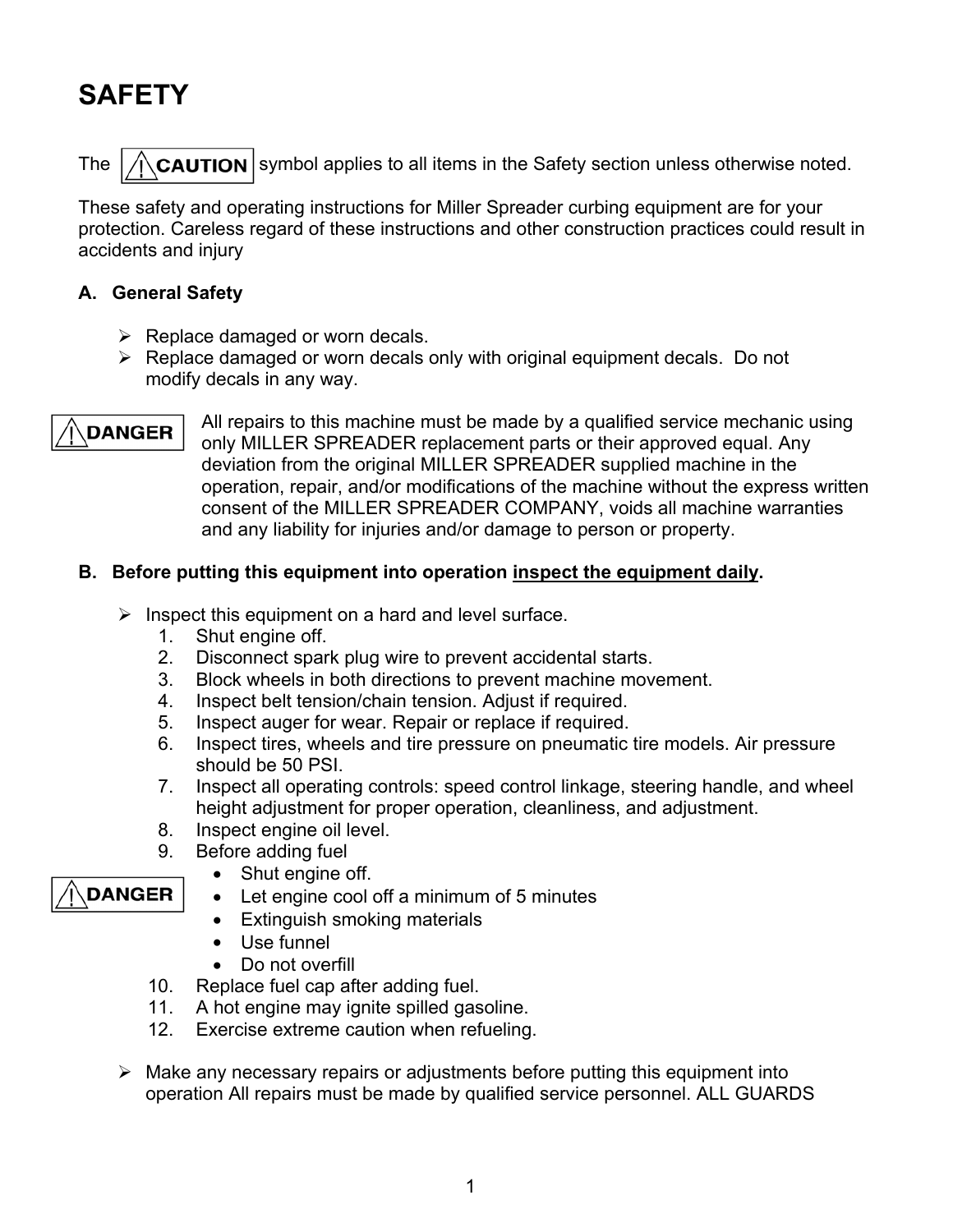- $\triangleright$  MUST BE IN PLACE AND FUNCTIONAL. Refer to the Maintenance and Machine Adjustments sections of this manual.
- **C. Familiarize yourself with the work site and job conditions prior to using the Curbilder.**

**DANGER** 

This equipment must only be operated by trained personnel who fully understand its safe operation. Each operator must be able to identify any unsafe worksite conditions and report these conditions to his supervisor for immediate correction.

 $\triangleright$  Do not start or operate this equipment in an unventilated area. A gasoline engine discharges carbon monoxide gas which causes INJURY or DEATH if inhaled.

A GASOLINE ENGINE DISCHARGES CARBON MONOXIDE GAS WHICH **DANGER** CAUSES DEATH IF INHALED. ENGINE EXHAUST AND SOME OF ITS CONSTITUENTES ARE KNOWN TO CAUSE CANCER, BIRTH DEFECTS AND OTHER REPRODUCTIVE HARM. DO NOT OPERATE THIS MACHINE IN A BUILDING OR OTHER AREA WHERE THERE IS NOT ADEQUATE VENTILATION FOR THE OPERATOR.

- $\triangleright$  Do not operate this equipment on unsafe surfaces. This equipment is intended for use only on leveled and compacted surfaces. AVOID ANY CONDITIONS OF SLOPE AND/OR GRADE WHICH MAY CAUSE THIS EQUIPMENT TO TIP.
	- 1. Verify that all surfaces will support safely the maximum load of the machine with the payload
	- 2. All surfaces must have suitable surface for good footing for the operator.
	- 3. Wet, muddy and/or loose surfaces may cause an operator to lose his/her footing and fall.
	- 4. Identify all unprotected openings on jobsite and do not operate this equipment near these openings.
	- 5. Identify all overhead structures, electrical wires, and door openings on the jobsite. Be sure the equipment will safely pass through and under.
	- 6. Identify the load requirements for the jobsite. Do not exceed the load limits in weight as shown on the following chart. Under all operating conditions the operator is solely responsible for a safe and secure load. If jobsite conditions so warrant, reduce load.

| SAFETY & OPERATION SPECIFICATION CHART FOR |                      |             |  |
|--------------------------------------------|----------------------|-------------|--|
| MILLER SPREADER MC350 CURBILDER            |                      |             |  |
| <b>MAX VEHICLE GVW</b>                     | <b>TIRE PRESSURE</b> |             |  |
|                                            | <b>FRONT</b>         | <b>RFAR</b> |  |
| 330LBS                                     | 50 PSI               | 50 PSI      |  |

#### **D. Operation of this equipment**



Use caution when operating near other people and obstructions. Always look to the rear before backing up and back up slowly.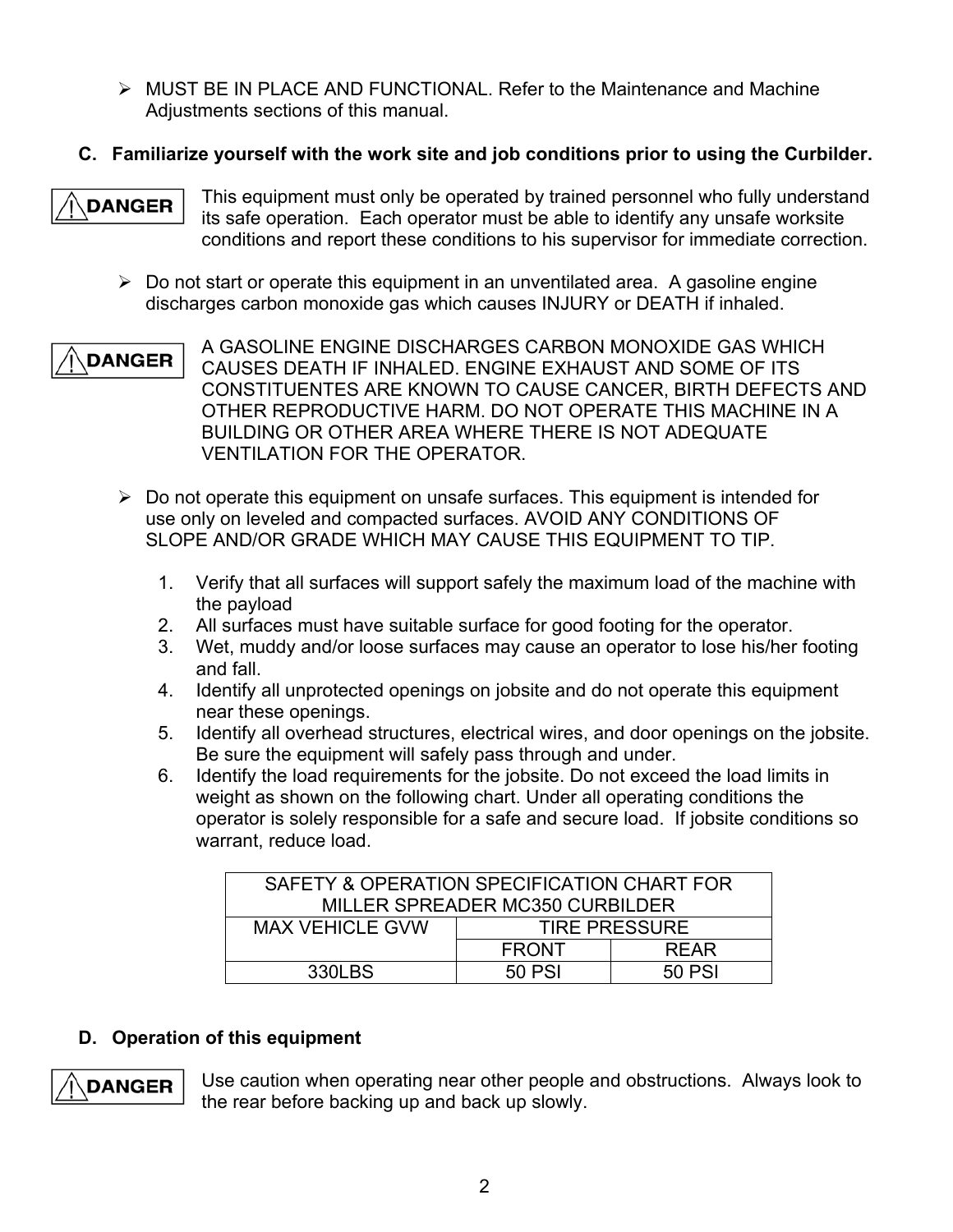### **DANGER**

Never feed plunger with a tool that could get caught in the plunger and strike someone.

- $\triangleright$  Use caution when operating near other personnel and obstructions. Always look to the rear before backing up and back up slowly.
- $\triangleright$  This vehicle is not intended for the transportation of any personnel. NO RIDERS!
- $\triangleright$  Do not operate equipment with oily dirty gloves and/or controls.
- $\triangleright$  Do not operate recklessly. Careless operation causes accidents and injury.
- $\triangleright$  If operator must leave operator's station (standing at the steering handle) he must
	- 1. Stop equipment
	- 2. Block wheels
	- 3. Shut off engine by turning engine ignition switch off or depressing the emergency stop button on the console.
- $\triangleright$  This equipment is not intended to tow other items or equipment.
- $\triangleright$  Refer to "Lifting and Tie down Instructions" section of this manual. Note the appropriate lifting and tie down points, and the specific load ratings for chains, straps, and forklifts.
- $\triangleright$  Avoid all operating conditions where you, the operator, and/or other people may become trapped or pinched between the Curbilder and some other obstacle or where a Curber lifted by a crane etc. may fall on you.
- $\triangleright$  A Curbilder cannot be operated in areas with flammable or explosive atmospheres. Refer to code of Federal Regulations (OSHA.) 29 CFR Part 1910.178 to determine permissible areas where these curbers may be operated.



Keep hands clear of auger during operation of curber. Rotating auger contact can cause injury or death. Keep away!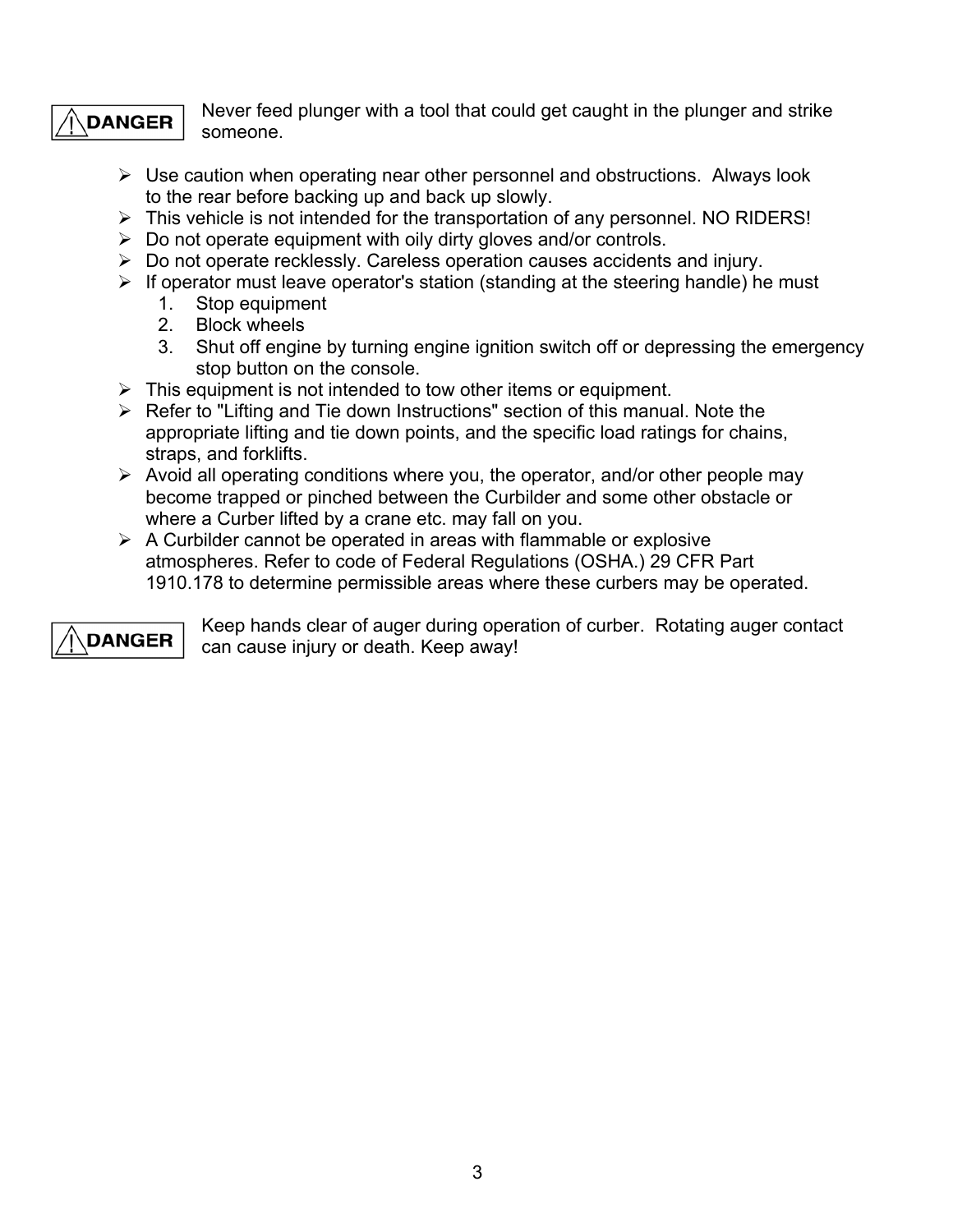### **Lifting, Tie down, and Transportation Instructions**

#### **CAUTION**

All chains/straps must pull away from and to the front and rear as shown below.

**CAUTION** 

Do not lift Curbilder with forklift or damage to Curbilder and/or bystanders may result.

#### **A. To tie curber down to the trailer bed, etc** (Note: empty curber weighs 190#)

- $\triangleright$  Empty hopper
- $\triangleright$  Chock all wheels
- $\triangleright$  Secure Curbilder to trailer bed using 4 chains or straps as follows:
	- 1. 1 on the hopper handle on each side as shown below
	- 2. 1 on each front wheel assembly as shown below
- $\triangleright$  All chains/straps must pull away and to the front and rear as shown

#### **B. To lift Curbilder**

- $\triangleright$  When lifting Curbilder with a crane or other mechanical hoist
	- 1. Empty hopper.
	- 2. Position the chain/strap through the Lifting Lug as shown below.
- $\triangleright$  When lifting Curbilder without a crane or other mechanical hoist always use 2 or more people to lift the Curbilder.
	- 1. 1 person stands on each side of the machine.
	- 2. Use the hopper lifting handle and the front wheel assembly to lift the machine.
	- 3. Be sure to bend at the knees when lifting.

Use OSHA approved lifting/tie down chains and straps that are designed to have **CAUTION** a minimum working load limit of 1320# per chain or strap. Lift or tie down Curbilder only when hopper is empty. Only transport Curbilder with engine off. Turn fuel switch to off position to prevent fuel from entering crankcase.

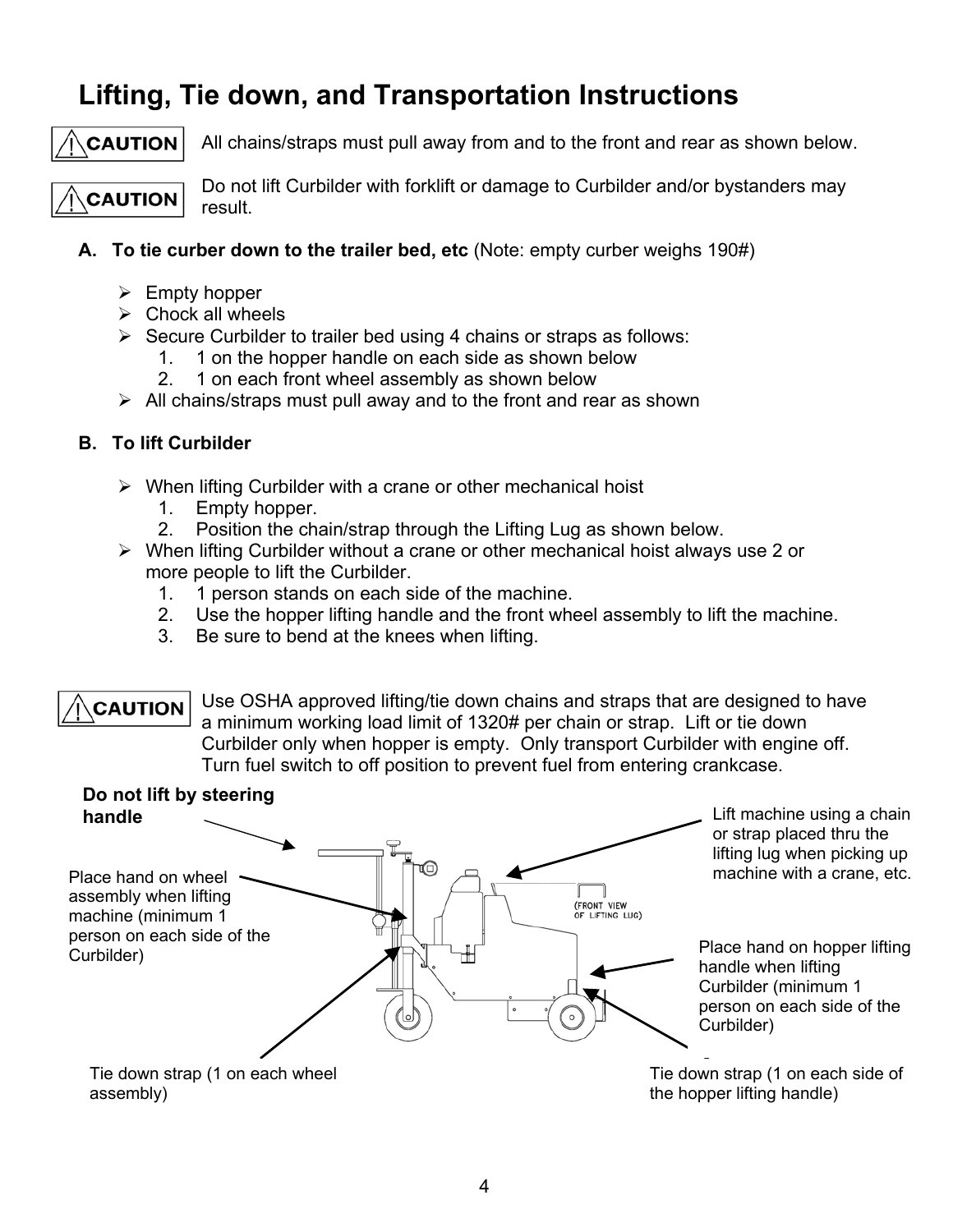### Curbilder<sup>™</sup> Operating Instructions

#### **A. Preparing machine for operation**

- $\triangleright$  Spray with water when extruding concrete curb.
- $\triangleright$  Position the Curbilder so that the curb form is in the proper location to begin extrusion.
- $\triangleright$  Adjust front wheel assembly horizontally to meet jobsite conditions. Remove rear wheel assembly so the discharge (rear) end of curb form touches the surface on which the curb will be laid. Adjust front wheel assemblies vertically to lift flange (front) end of curb form 1/8" above the base course. (Rear discharge end of curb form will touch base, front flanged end of curb form will not.)
- $\triangleright$  Each front wheel assembly can be adjusted to level the machine if so desired.
- $\triangleright$  When extruding concrete curb on top of concrete, lay a concrete epoxy for joining concrete to concrete ahead of Curbilder in path of curb form.



#### **B.** Curbilder<sup>™</sup> is now in position to extrude curb

- $\triangleright$  Start engine and idle until warm. When ready to curb, increase engine rpm as needed for optimum speed for the jobsite conditions.
- $\triangleright$  Shovel concrete into hopper, making sure that one can always see the plunger. If the plunger can't be seen, there is too much material in the hopper and the machine will not move.
- $\triangleright$  As material nears the discharge end of the curb form, block the opening in order that the material will be compacted. (A piece of wood or a shovel work well.)
- $\triangleright$  Curbilder starts forward as material is extruded through the curb form. THE FORCE OF EXTRUSION PROVIDES PROPELLING POWER.
- $\triangleright$  After Curbilder moves forward, the curb may be struck off with a shovel at the desired starting point. (This excess material may be reused in the Curbilder) If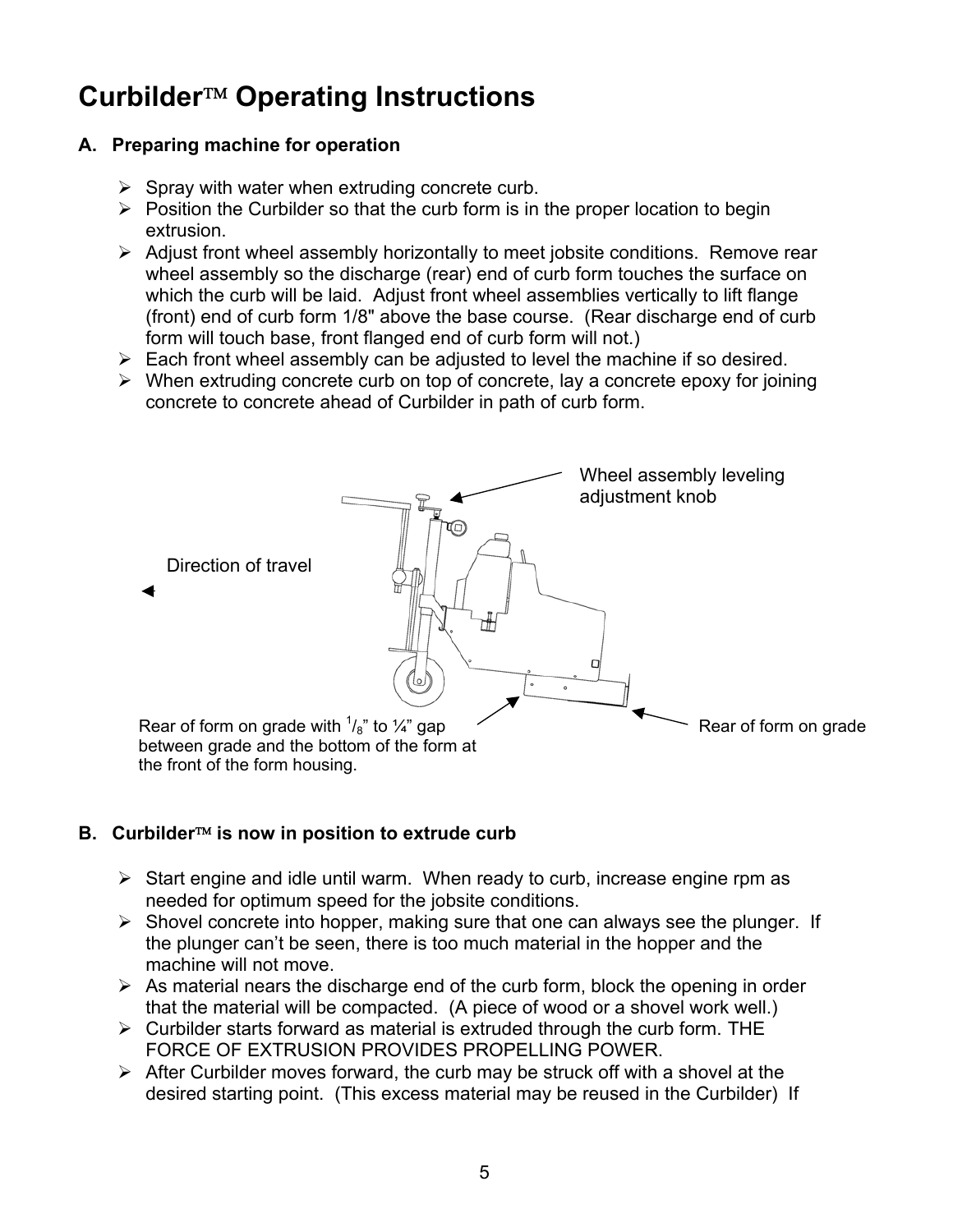advanced start is not possible, starting end of curb may be hand shaped with finishing trowel.

 $\triangleright$  Fill hopper steadily and steer Curbilder to ensure curb is placed where desired.

#### **C. General considerations**

- $\triangleright$  Optimum compaction has been designed into the Curbilder and the curb form. Greater compaction will be obtained when the machine is operating uphill, or by raising the front wheel assemblies, transferring weight to the curb form. Lowering the front wheel assemblies decreases compaction by decreasing the weight carried on the curb form.
- $\triangleright$  Never allow material to stand in the hopper when the Curbilder is not in operation.
- $\triangleright$  At the end of a run, cut off curb with a shovel and finish with hand trowel as required.

### **Curb Mix Information**

There are two (2) basic material formulas for decorative curbing. The most commonly used mix is referred to as "curb mix". This mix resembles mortar in that it is comprised of sand, Portland cement, fiber, and water. This mix does not have the 28 day strength of conventional concrete. The advantage of using curb mix is that it trowels easily and can be finished immediately after being placed. As the curb is a homogeneous mix, placing expansion joints is easily done.

A concrete mix provides a much stronger product, usually exceeding 3000 psi at 28 days. However, greater skill is required to finish the concrete. Whether the concrete is placed as a slab or curb, the time between placement and finishing is much longer than with a curb mix. The bleed water needs to come to the surface before the curb can be troweled. The curb needs to be troweled to bring the fines to the surface and work the aggregate below the surface. Cutting expansion joints in a concrete curb requires practice as the aggregate provides resistance when making the cut.

#### **A. Recommended Mix Specifications for "Curb Mix" Curb (NOTE: This mix does not have the 28 day strength of a true concrete mix.)**

Ingredients:

- $\triangleright$  Coarse sand
- $\triangleright$  Portland Type I cement
- $\triangleright$  Fiber
- ¾ Water

A batch of curb mix made in a 6 cu ft mortar mixer will produce 15' to 20' of curb depending on the size of the curb being laid.

The following mixing instructions call for the sand and Portland cement to be mixed dry to ensure uniform consistency throughout the mix. However, there are numerous "recipes" for curb mix that vary the sand/cement ratio and when to add water. Too much Portland cement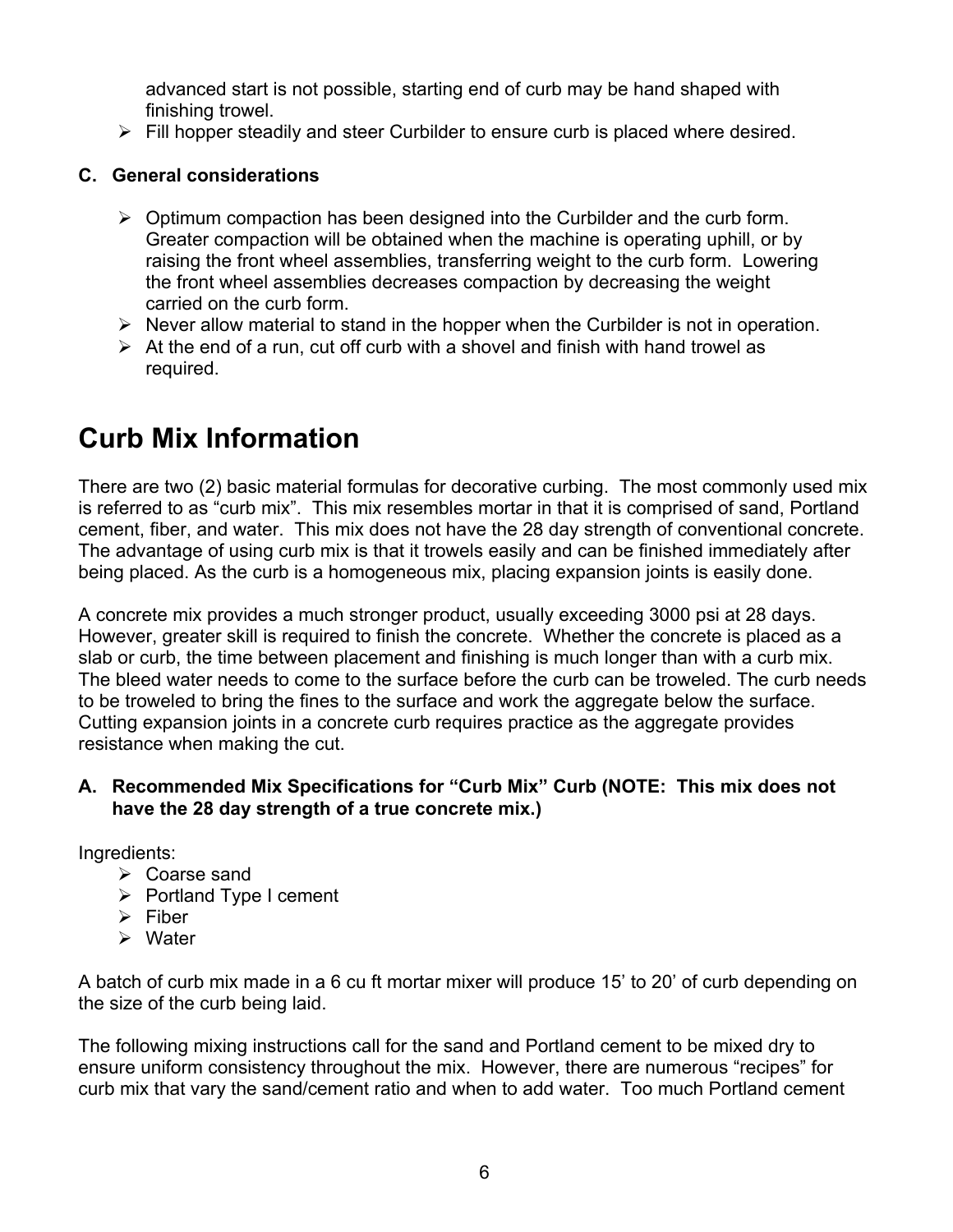and the mix will be gooey and difficult to work; too little cement results in a curb that won't stand up and has little strength.

Mixing instructions:

- $\triangleright$  Divide the 94-lb. bag of cement equally into two (2) 5 gallon buckets.
- $\triangleright$  Start mortar mixer in accordance with manufacture's instructions. Concrete mixers are not recommended for this dry application.
- $\triangleright$  Place two (2) buckets of sand into the mortar mixer.
- $\triangleright$  Place a small handful of fiber into mixer.
- $\triangleright$  Place one (1) 5 gallon bucket of Portland cement into the mixer.
- $\triangleright$  Mix ingredients for at least two minutes.
- $\triangleright$  Place two (2) more 5 gallon buckets of sand into the mixer.
- $\triangleright$  Add water sparingly until desired consistency is reached. The amount of water required will depend on the moisture in the sand. Allow mixer to mix ingredients for at least 15 seconds.
- $\triangleright$  Dump into a wheelbarrow and transport to machine.

The mix should be very dry, zero slump. Just enough water should be added to activate the cement. To test the mix, scoop a handful of concrete into your hand and form a ball. The ball should stay together and your hands should be almost dry. If the ball does not stay together (too dry) add a little water at a time until the proper consistency is reached. If one's hands are wet with water (too wet) add additional sand and Portland cement in small amounts until the proper consistency is reached.

The sand to cement ratio should range between 3:1 to 5:1.

#### **Recommended Mix Specifications for Concrete Curb**

It is recommended that Grade 1 concrete be used. Grade 1 concrete is used for foundation walls, footings, garden walls, etc, and for uses where abrasion resistance and water tightness are not required and has a 28 day strength of 2500 to 3000 psi. The extruded curb provides the resistance that allows the machine to move itself forward through the extrusion process. If the mix is too wet the curb will spread and not provide sufficient resistance to move the machine forward.

Use QUICKCRETE<sup>®</sup> Concrete Mix #1101 or similar product. Product can be mix by hand in a wheelbarrow, mortar tray or in a mortar mixer. Do not use a concrete mixer as it will not properly mix the concrete mix and water. For each 80# bag of concrete mix add 3-1/4 to 3-1/2 quarts of water. Mix thoroughly. The finished mix will be very dry. Do not make the mix too wet or the curb will not stand up.

To determine the number of lineal inches of curb that one 80# bag of concrete mix will make, divide 513 by the curbform area. As an example, when using a LFG-0002 with an area of 22 SQ IN one 80# bag of concrete mix will make approximately 23 lineal inches of curb (513  $\div$  22 = 23.3). To determine lineal feet per bag, divide by 12. In this example one 80# bag of concrete mix will make approximately 1.9 linear feet of curb. Refer to the curbform selection chart to determine curbform area for each curbform.